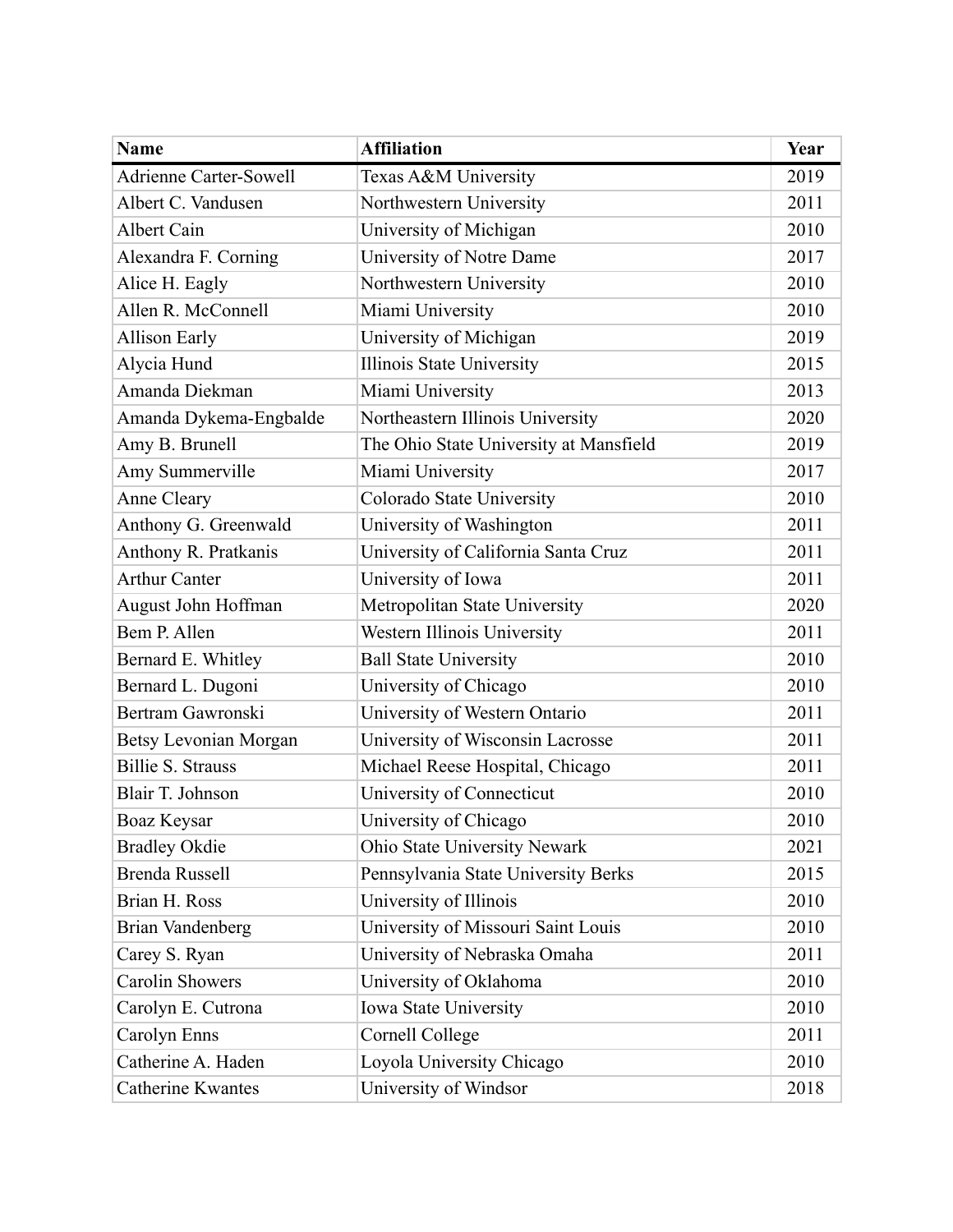| Chana Akins               | University of Kentucky                          | 2022 |
|---------------------------|-------------------------------------------------|------|
| Charles C. Perkins        | Kansas State University                         | 2011 |
| Charles L. Brewer         | Furman University                               | 2010 |
| <b>Charlotte Witvliet</b> | Hope College                                    | 2021 |
| Christine M. Smith        | <b>Grand Valley State University</b>            | 2019 |
| Christopher B. Keys       | DePaul University                               | 2010 |
| Christopher R. Agnew      | <b>Purdue University</b>                        | 2010 |
| Claire Etaugh             | <b>Bradley University</b>                       | 2010 |
| Clifford E. Brown         | Wittenberg University                           | 2015 |
| Connor T. McLennan        | <b>Cleveland State University</b>               | 2017 |
| Craig Anderson            | Iowa State University                           | 2010 |
| Cynthia Willis-Esqueda    | University of Nebraska Lincoln                  | 2017 |
| Dan P. McAdams            | Northwestern University                         | 2010 |
| <b>Daniel Corts</b>       | Augustana College                               | 2020 |
| Daniel J. Kruger          | University of Michigan                          | 2016 |
| Daniel Molden             | Northwestern University                         | 2018 |
| Daren Kaiser              | Indiana University-Purdue University Fort Wayne | 2015 |
| Dario Maestripieri        | The Universitity of Chicago                     | 2019 |
| Daryl R. Van Tongeren     | Hope College                                    | 2019 |
| David A. Gallo            | University of Chicago                           | 2016 |
| David A. Schroeder        | University of Arkansas Fayetteville             | 2010 |
| David Balota              | Washington University in Saint Louis            | 2010 |
| David C. Matz             | <b>Augsburg University</b>                      | 2019 |
| David C. Munz             | Saint Louis University                          | 2010 |
| David C. Riccio           | Kent State University                           | 2010 |
| David G. Myers            | Hope College                                    | 2010 |
| David Hogberg             | Albion College                                  | 2015 |
| David Rapp                | Northwestern University                         | 2015 |
| David S. Gorfein          | University of Texas Dallas                      | 2011 |
| David S. Kreiner          | University of Central Missouri                  | 2010 |
| David Uttal               | Northwestern University                         | 2010 |
| Debra L. Oswald           | Marquette University                            | 2016 |
| Dedre Gentner             | Northwestern University                         | 2010 |
| Denise Sekaquaptewa       | University of Michigan                          | 2012 |
| Diane M Reddy             | University of Wisconsin-Milwaukee               | 2019 |
| Don C. Fowles             | University of Iowa                              | 2011 |
| Donal E. Carlston         | <b>Purdue University</b>                        | 2010 |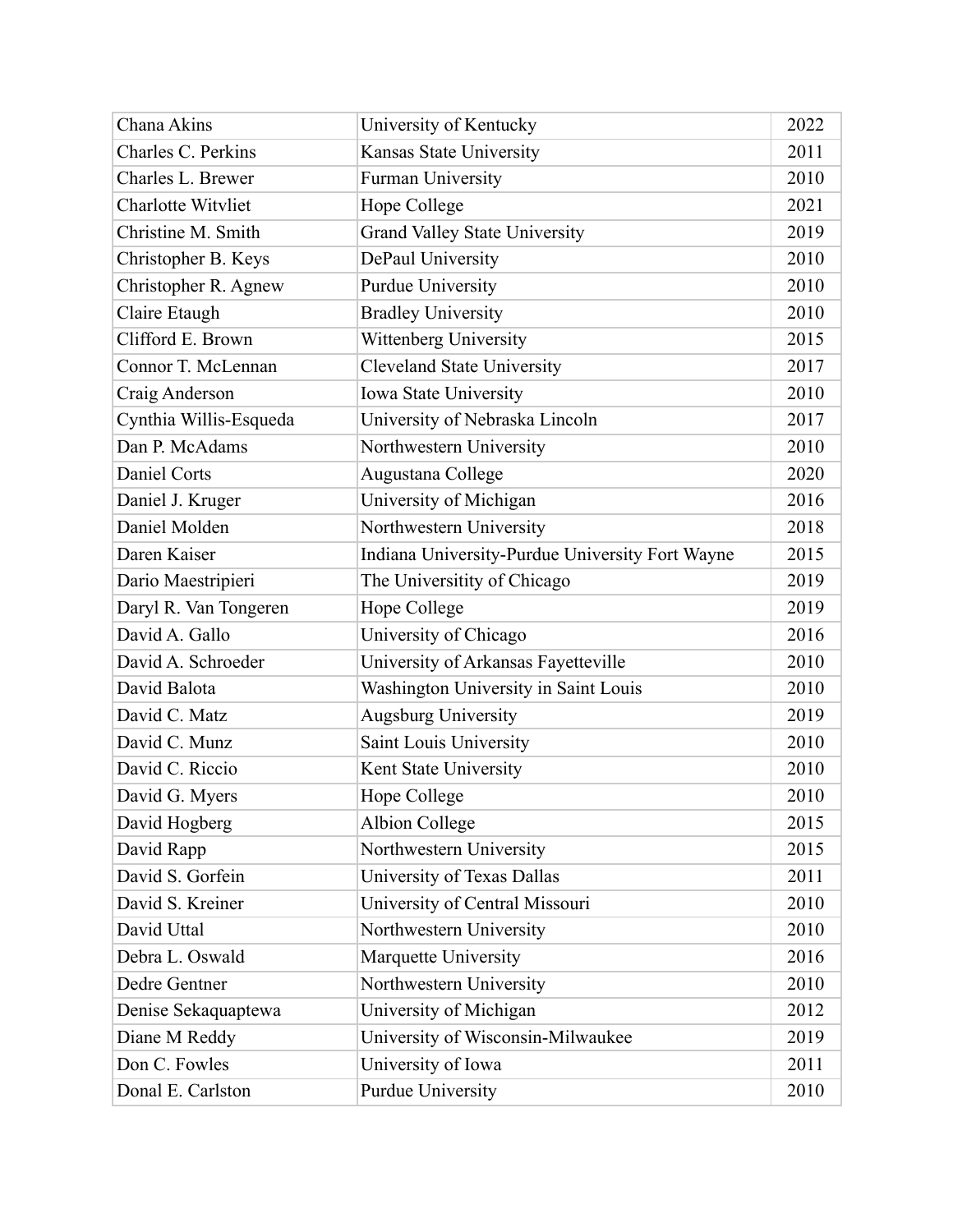| Donald R. Brown      | University of Michigan                             | 2011 |
|----------------------|----------------------------------------------------|------|
| Donald Saucier       | Kansas State University                            | 2019 |
| Donn Byrne           | University at Albany, State University of New York | 2010 |
| Douglas Gentile      | Iowa State University                              | 2013 |
| Douglas L. Medin     | Northwestern University                            | 2010 |
| Drew C. Appleby      | Indiana University-Purdue University Indianapolis  | 2010 |
| Duane T. Wegener     | Ohio State University                              | 2010 |
| Ed de St. Aubin      | Marquette University                               | 2018 |
| Ed Diener            | University of Illinois                             | 2010 |
| Edward A. Wasserman  | University of Iowa                                 | 2010 |
| Edward R. Hirt       | Indiana University-Bloomington                     | 2012 |
| Elaine Blakemore     | Indiana University-Purdue University Fort Wayne    | 2010 |
| Eleni Pinnow         | University of Wisconsin - Superior                 | 2018 |
| Elizabeth D. Capaldi | Arizona State University                           | 2010 |
| Elizabeth Meinz      | Southern Illinois University Edwardsville          | 2015 |
| Elizabeth V. Swenson | John Carroll University                            | 2010 |
| Eric D. Wesselmann   | Illinois State University                          | 2016 |
| Eric Klinger         | University of Minnesota Morris                     | 2011 |
| Eric Knowles         | New York University                                | 2010 |
| Eric Leshikar        | University of Illinois at Chicago                  | 2021 |
| Erica S. Weisgram    | University of Wisconsin-Stevens Point              | 2017 |
| <b>Ernest Park</b>   | Grand Valley State University                      | 2018 |
| Eugene Borgida       | University of Minnesota                            | 2010 |
| Eva D. Ferguson      | Southern Illinois University Edwardsville          | 2011 |
| Evava Pietri         | University of Colorado                             | 2022 |
| Fabricio Balcazar    | University of Illinois Chicago                     | 2010 |
| Francis T. McAndrew  | Knox College                                       | 2010 |
| Frank H. Farley      | Temple University                                  | 2011 |
| <b>Frank Kardes</b>  | University of Cincinnati                           | 2022 |
| G. Andrew Mickley    | <b>Baldwin-Wallace College</b>                     | 2010 |
| Gabriel A. Radvansky | University of Notre Dame                           | 2010 |
| Galen V. Bodenhausen | Northwestern University                            | 2010 |
| Garold Stasser       | Miami University                                   | 2010 |
| Gary G. Berntson     | Ohio State University                              | 2010 |
| Gary L. Canivez      | Eastern Illinois University                        | 2010 |
| Gary L. Wells        | Iowa State University                              | 2010 |
| Gary S. Dell         | University of Illinois                             | 2010 |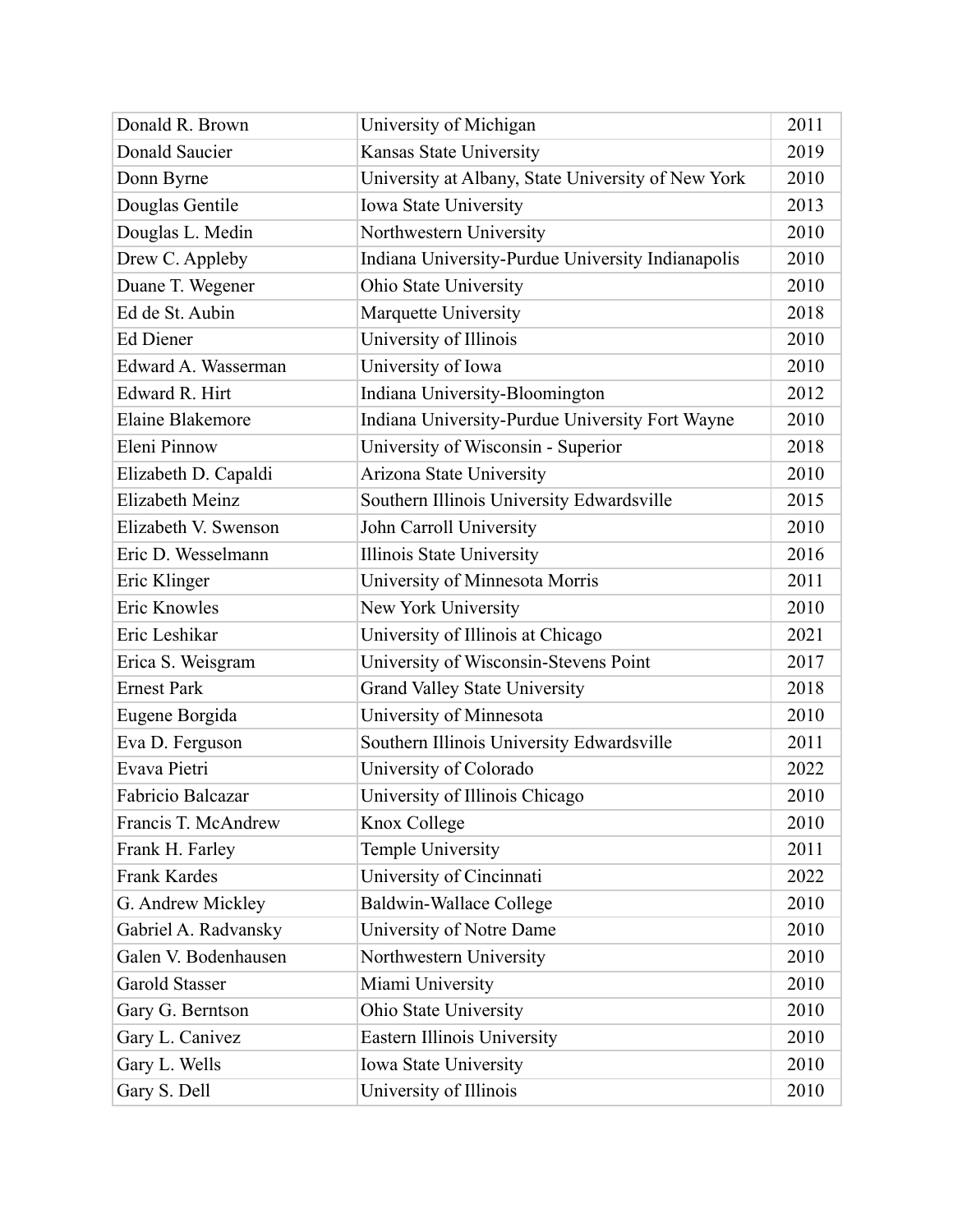| Gifford Weary          | Ohio State University                     | 2010 |
|------------------------|-------------------------------------------|------|
| Glenn D. Reeder        | Illinois State University                 | 2010 |
| H. Hill Goldsmith      | University of Wisconsin                   | 2010 |
| Harvard L. Armus       | University of Toledo                      | 2010 |
| Heather M. Claypool    | Miami University                          | 2016 |
| Helen C. Harton        | University of Northern Iowa               | 2016 |
| Henry L. Roediger, III | Washington University in Saint Louis      | 2010 |
| Herbet Pick Jr.        |                                           | 2010 |
| I. E. Farber           | University of Illinois Chicago            | 2011 |
| Ilya Yaroslavsky       | <b>Cleveland State University</b>         | 2022 |
| Irene M. Pepperberg    | Massachusetts Institute of Technology     | 2010 |
| J. Bruce Overmier      | University Of Minnesota                   | 2010 |
| J. Scott Jordan        | Illinois State University                 | 2015 |
| James G. Greeno        | University of Pittsburgh                  | 2011 |
| James H. Wirth         | The Ohio State University - Newark        | 2021 |
| James Jenkins          |                                           | 2010 |
| James L. Pate          | Georgia State University                  | 2010 |
| James Larson           | Loyola University Chicago                 | 2010 |
| James M. Lampinen      | University of Arkansas                    | 2017 |
| James S. Nairne        | <b>Purdue University</b>                  | 2012 |
| Jana Hackathorn        | Murray State University                   | 2019 |
| Janice R. Kelly        | Purdue University                         | 2010 |
| Jason C. K. Chan       | Iowa State University                     | 2016 |
| Jason K. Clark         | <b>Purdue University</b>                  | 2019 |
| Jeanette Altarriba     | University at Albany SUNY                 | 2014 |
| Jeff D. Karpicke       | <b>Purdue University</b>                  | 2017 |
| <b>Jeff Zacks</b>      | Washington University in Saint Louis      | 2010 |
| Jeffrey Brookings      | Wittenberg University                     | 2013 |
| Jennifer A. Richeson   | Northwestern University                   | 2010 |
| Jennifer Tehan Stanley | The University of Akron                   | 2019 |
| Jennifer Wiley         | University of Illinois Chicago            | 2015 |
| <b>Joel Nadler</b>     | Southern Illinois University Edwardsville | 2021 |
| John B. Pryor          | Illinois State University                 | 2010 |
| John Bates             | Indiana University-Bloomington            | 2013 |
| John D. Edwards        | Loyola University Chicago                 | 2012 |
| John Dunlosky          | Kent State University                     | 2010 |
| John F. Knutson        | University of Iowa                        | 2010 |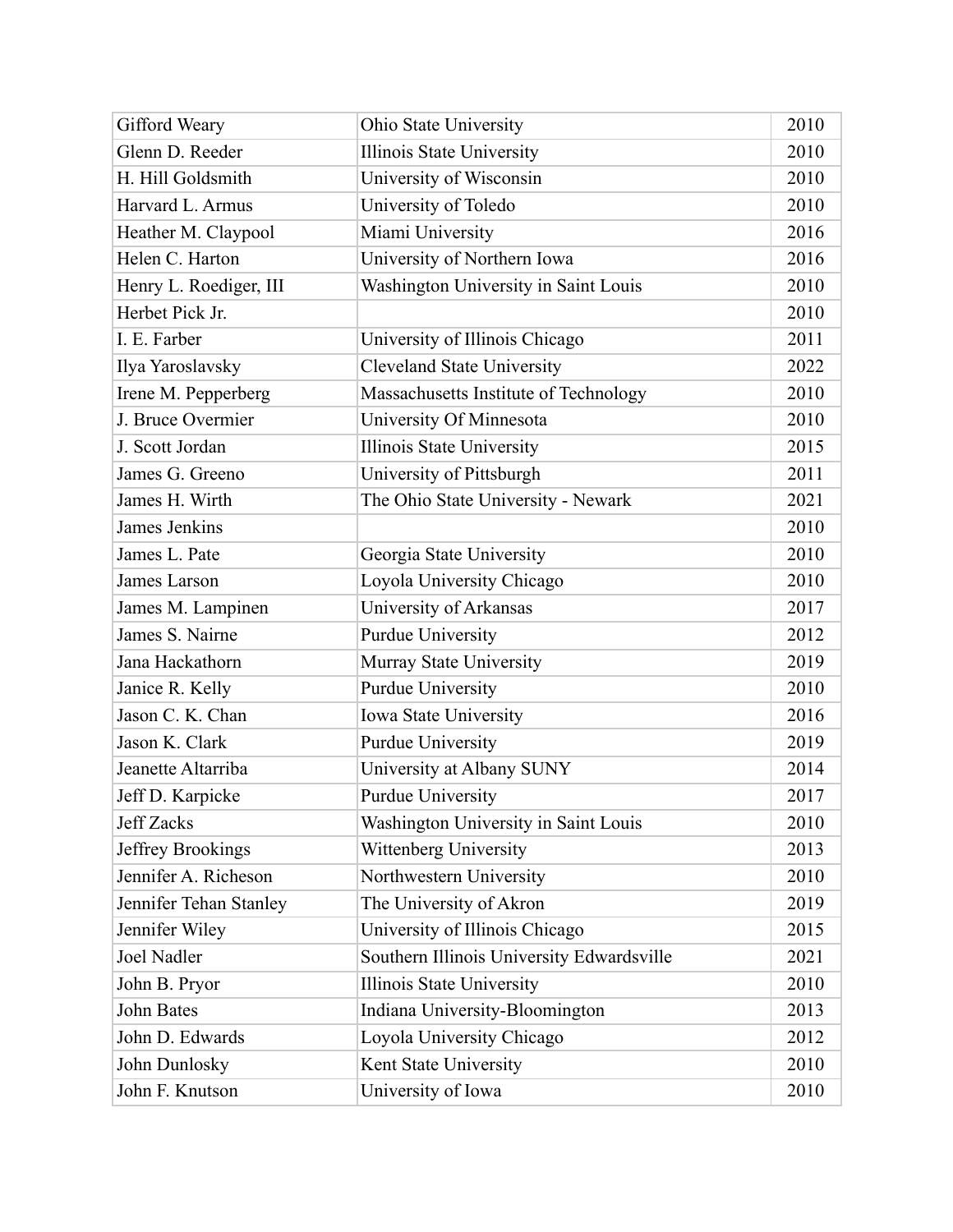| John J. Shaughnessy     | Hope College                                      | 2010 |
|-------------------------|---------------------------------------------------|------|
| John J. Skowronski      | Northern Illinois University                      | 2010 |
| John M. Levine          | University of Pittsburgh                          | 2010 |
| John Neuhoff            | College of Wooster                                | 2018 |
| John T. Cacioppo        | University of Chicago                             | 2010 |
| Jon E. Grahe            | Pacific Lutheran University                       | 2017 |
| Joseph R. Ferrari       | DePaul University                                 | 2010 |
| Joshua Clarkson         | University of Cincinnati                          | 2018 |
| Judah Viola             | National Louis University                         | 2021 |
| Judith L. Gibbons       | Saint Louis University                            | 2010 |
| Judith P. Goggin        | University of Texas El Paso                       | 2010 |
| Julie Deisinger         | St. Xavier University                             | 2015 |
| <b>Justin Yates</b>     | Northern Kentucky University                      | 2020 |
| Karen M. Zabrucky       | Georgia State University                          | 2015 |
| Katherine Rawson        | Kent State University                             | 2015 |
| Katherine S. Corker     | <b>Grand Valley State University</b>              | 2019 |
| Kathy Sexton-Radek      | <b>Elmhurst University</b>                        | 2021 |
| Kay Deaux               | City University of New York                       | 2010 |
| Keith Markman           | Ohio University                                   | 2020 |
| <b>Kenneth DeMarree</b> | University of Buffalo SUNY                        | 2018 |
| Kentaro Fujita          | The Ohio State University                         | 2018 |
| Kevin Blankenship       | Iowa State University                             | 2020 |
| Kimberly Quinn          | DePaul University                                 | 2018 |
| <b>Kimberly Rios</b>    | Ohio University                                   | 2015 |
| Kipling D. Williams     | <b>Purdue University</b>                          | 2010 |
| <b>Kristy Nielson</b>   | Marquette University                              | 2010 |
| Kurt J. Hugenberg       | Miami University                                  | 2016 |
| L. Rowell Huesmann      | University Of Michigan                            | 2010 |
| Lance J. Rips           | Northwestern University                           | 2011 |
| Lawrence C. Perlmuter   | Chicago Medical School                            | 2010 |
| Leandre Fabrigar        | Queen's College                                   | 2013 |
| Lee I. McCann           | University of Wisconsin Oshkosh                   | 2011 |
| Leonard A. Jason        | DePaul University                                 | 2010 |
| Leonard G. Rorer        | Miami University                                  | 2011 |
| Leslie Ashburn-Nardo    | Indiana University-Purdue University Indianapolis | 2014 |
| Linas A. Bieliauskas    | Virginia Medical Center                           | 2010 |
| Linda J. Skitka         | University of Illinois Chicago                    | 2010 |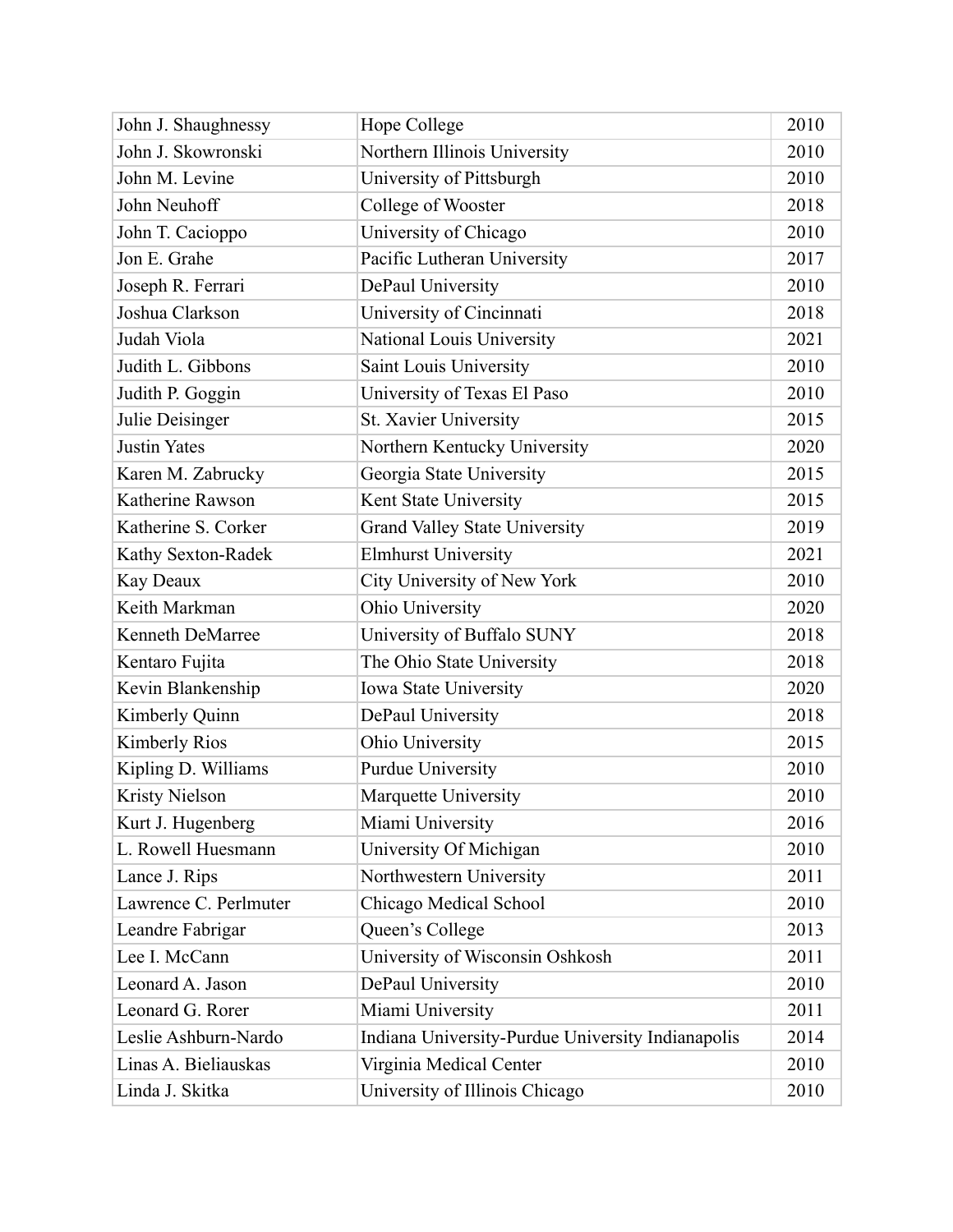| Lisabeth F. Dilalla   | Southern Illinois University Carbondale           | 2010 |
|-----------------------|---------------------------------------------------|------|
| Lloyd Reynolds Sloan  | Howard University                                 | 2015 |
| Ludy T. Benjamin      | Texas A&M University                              | 2010 |
| Lynn T. Pantano       | Children's Hospital of Michigan                   | 2010 |
| M. Anne Britt         | Northern Illinois University                      | 2021 |
| Margo J. Monteith     | <b>Purdue University</b>                          | 2010 |
| Marilynn B. Brewer    | University of New South Wales                     | 2010 |
| Mark Alike            | Ohio University                                   | 2019 |
| Mark Bardgett         | Northern Kentucky University                      | 2015 |
| Mark P. Zanna         | University of Waterloo                            | 2010 |
| Mark Seery            | University at Buffalo, SUNY                       | 2022 |
| Mark Snyder           | University of Minnesota                           | 2010 |
| <b>Martin Harrow</b>  | University Of Illinois Chicago                    | 2011 |
| Mary C. Murphy        | Indiana University-Bloomington                    | 2016 |
| Mary Cain             | Kansas State University                           | 2014 |
| Mary E. Kite          | <b>Ball State University</b>                      | 2010 |
| Mary Inman            | Hope College                                      | 2021 |
| Mary Li               | University of Nebraska Lincoln                    | 2014 |
| Maureen Erber         | Northeastern Illinois University                  | 2016 |
| Meera Komarraju       | Southern Illinois University Carbondale           | 2013 |
| <b>Melvin Manis</b>   | University of Michigan                            | 2011 |
| Michael J. Bernstein  | Pennsylvania State University Abington            | 2017 |
| Michael J. Serra      | <b>Texas Tech University</b>                      | 2016 |
| Michael Leippe        | City University of New York                       | 2010 |
| Michael P. Toglia     | University of North Florida                       | 2011 |
| <b>Michael Ross</b>   | <b>St Louis University</b>                        | 2011 |
| Michael Strube        | Washington University in Saint Louis              | 2010 |
| Michael T. Bardo      | University of Kentucky                            | 2010 |
| Michele C. Boyer      | Indiana State University                          | 2010 |
| Michelle Drouin       | Indiana University Purdue University Fort Wayne   | 2018 |
| Monica Biernat        | University of Kansas                              | 2010 |
| Morton A. Gernsbacher | University of Wisconsin                           | 2010 |
| Neal F. Johnson       | Ohio State University                             | 2010 |
| Nellie Laughlin       | Carroll University                                | 2015 |
| Nelson Cowan          | University of Missouri, Columbia                  | 2010 |
| Nicholas Epley        | University of Chicago Graduate School of Business | 2010 |
| Nicole Campione-Barr  | University of Missouri-Columbia                   | 2020 |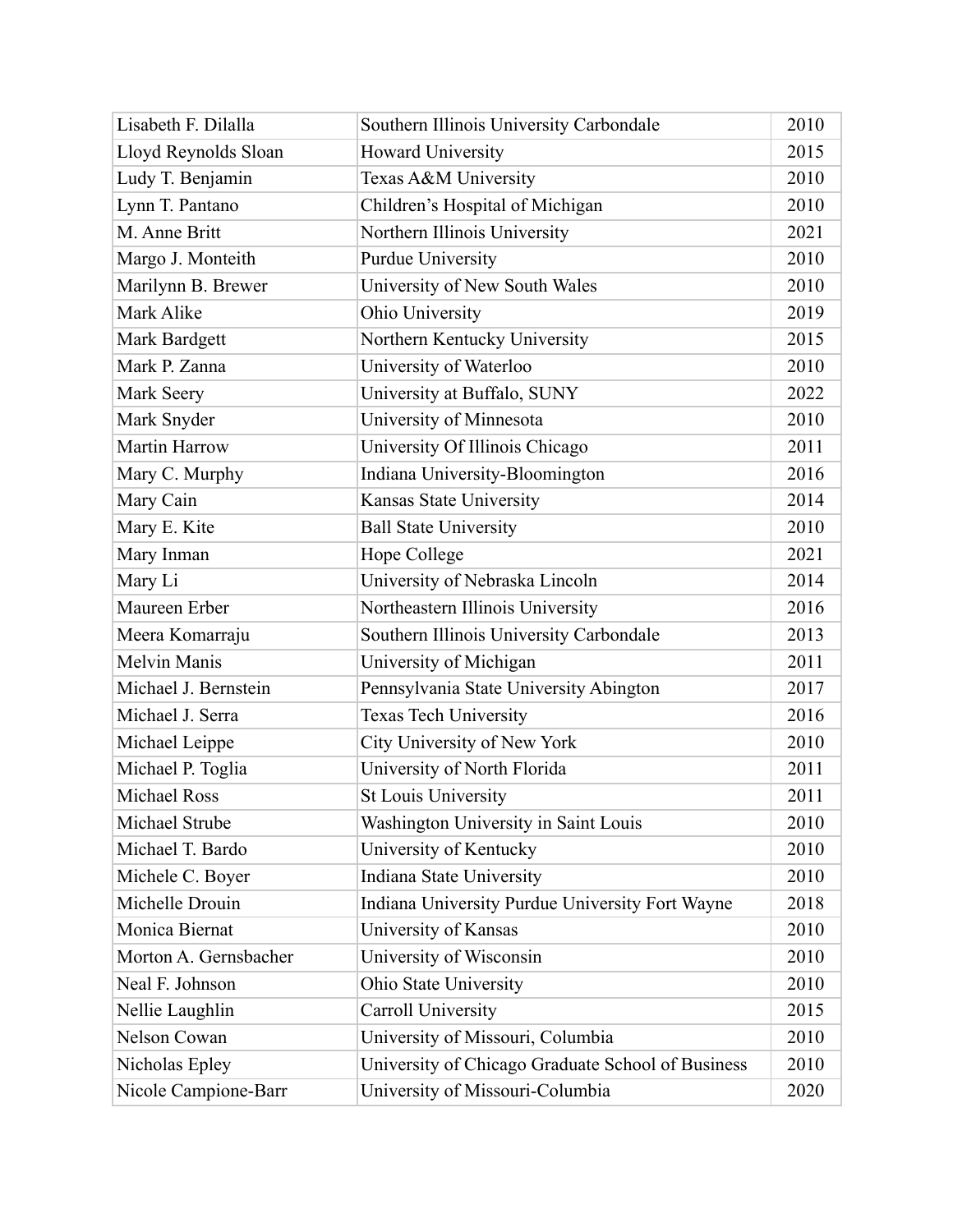| Norbert L. Kerr           | Michigan State University                             | 2010 |
|---------------------------|-------------------------------------------------------|------|
| Norman D. Henderson       | Oberlin College                                       | 2010 |
| Norman E. Spear           | <b>Binghamton University SUNY</b>                     | 2010 |
| Nyla R. Branscombe        | University of Kansas                                  | 2010 |
| Pablo Briñol              | Universidad Autonoma de Madrid                        | 2020 |
| Patrick Corrigan          | Joint Research Programs in Psychiatric Rehabilitation | 2010 |
| Paul Hettich              | DePaul University                                     | 2016 |
| Penny Visser              | University of Chicago                                 | 2010 |
| Peter A. Ornstein         | University Of North Carolina                          | 2011 |
| Peter Urcuioli            | <b>Purdue University</b>                              | 2010 |
| Phil Finney               | Southeast Missouri State University                   | 2010 |
| R. Scott Tindale          | Loyola University Chicago                             | 2010 |
| Ralph Erber               | DePaul University                                     | 2010 |
| Randall W. Engle          | Georgia Institute of Technology                       | 2010 |
| Randy J. Larsen           | Washington University in Saint Louis                  | 2010 |
| Regan A.R. Gurung         | University of Wisconsin Green Bay                     | 2012 |
| Renée M. Tobin            | Temple University                                     | 2019 |
| Richard E. Petty          | Ohio State University, Columbus                       | 2010 |
| <b>Richard Wiener</b>     | University of Nebraska Lincoln                        | 2010 |
| Rick A. Bevins            | University of Nebraska Lincoln                        | 2011 |
| Robert F. Treichler       | Kent State University                                 | 2010 |
| Robert M. Arkin           | Ohio State University                                 | 2010 |
| Robert Sorkin             | University of Florida                                 | 2010 |
| Robert W. Fuhrman         | University of Texas San Antonio                       | 2016 |
| Robert Weis               | Denison University                                    | 2015 |
| <b>Robert West</b>        | DePauw University                                     | 2017 |
| Robyn Mallett             | Loyola University Chicago                             | 2018 |
| Roger N. Reeb             | University of Dayton                                  | 2019 |
| Ronald Eric Landrum       | <b>Boise State University</b>                         | 2011 |
| Rose T. Zacks             | Michigan State University                             | 2010 |
| Rudolph W. Schulz         | University of Iowa                                    | 2010 |
| Russell H. Fazio          | Ohio State University                                 | 2010 |
| Ruth Hipple Maki          | Texas Tech University                                 | 2010 |
| Salvatore J. Catanzaro    | Illinois State University                             | 2010 |
| Sarah E. Ullman           | University of Illinois Chicago                        | 2013 |
| Sarah J. Schoppe-Sullivan | Ohio State University                                 | 2020 |
| Sarah Murnen              | Kenyon College                                        | 2014 |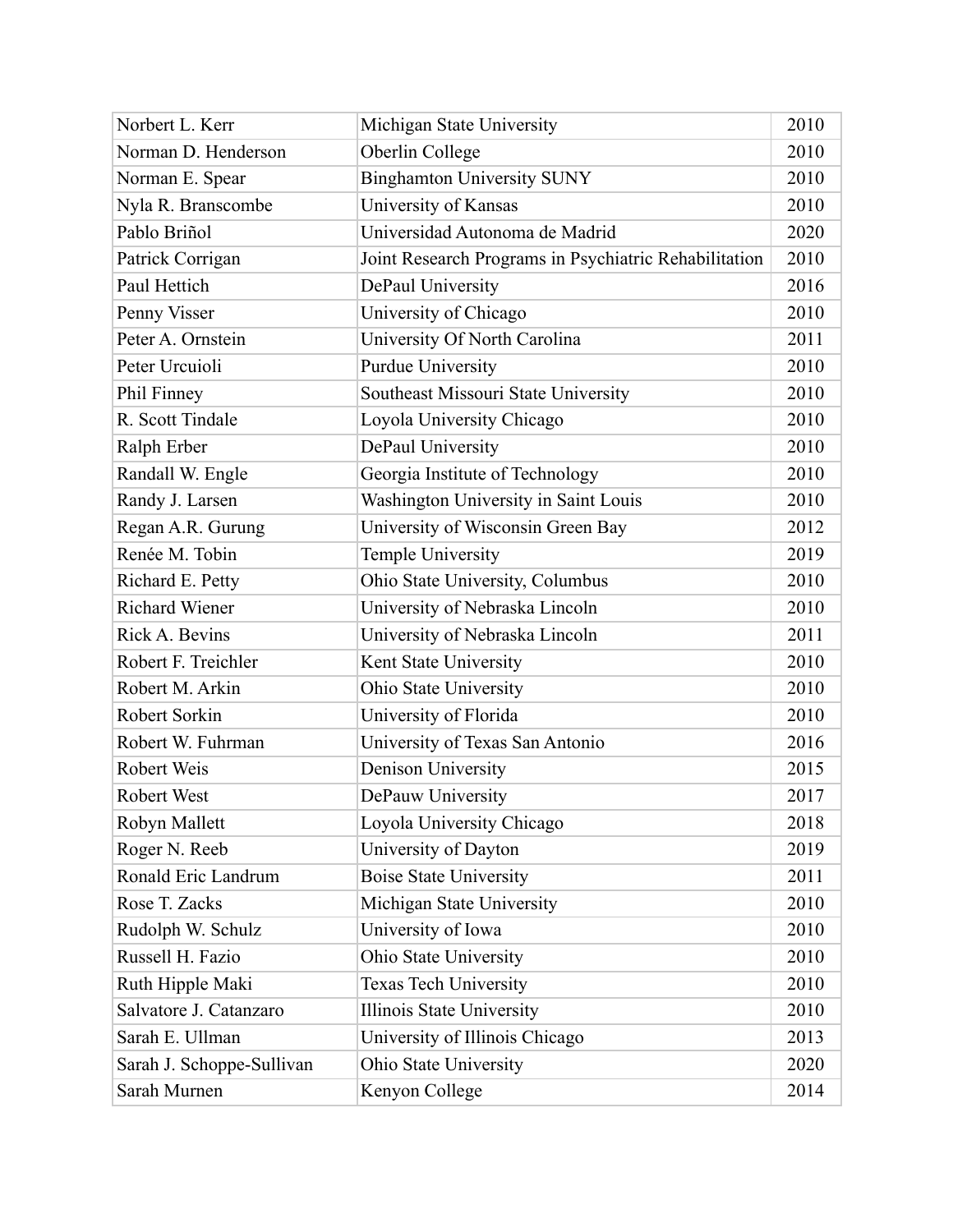| Shira Gabriel               | University of Buffalo SUNY                              | 2018 |
|-----------------------------|---------------------------------------------------------|------|
| Sian Beilock                | University of Chicago                                   | 2010 |
| <b>Stanley Eric Nyberg</b>  | Massachusetts Department of Public Health               | 2010 |
| Stephen B. Fountain         | Kent State University                                   | 2015 |
| <b>Stephen Porges</b>       | University of Illinois Chicago                          | 2010 |
| <b>Stephen Reilly</b>       | University of Illinois Chicago                          | 2010 |
| Steve A. Nida               | The Citadel                                             | 2010 |
| Steven A. Miller            | Rosalind Franklin University of Medicine and<br>Science | 2020 |
| <b>Steven Harkins</b>       | Northeastern University                                 | 2010 |
| <b>Steven Howe</b>          | University of Cincinnati                                | 2010 |
| Steven J. Sherman           | Indiana University-Bloomington                          | 2010 |
| <b>Steven Meyers</b>        | Roosevelt University                                    | 2010 |
| Susan D. McMahon            | DePaul University                                       | 2017 |
| <b>Susan Levine</b>         | The University of Chicago                               | 2018 |
| Susan M. Sheffer            | Lewis University                                        | 2020 |
| Susan Mineka                | Northwestern University                                 | 2010 |
| <b>Susan Torres-Harding</b> | Roosevelt University                                    | 2019 |
| T. O. Jacobs                | National Defense University                             | 2010 |
| Tara K. MacDonald           | Queen's Unniversity                                     | 2019 |
| Terry Beehr                 | Central Michigan University                             | 2010 |
| Thomas H. Carr              | Michigan State University                               | 2010 |
| Thomas M. Holtgraves        | <b>Ball State University</b>                            | 2011 |
| <b>Thomas Redick</b>        | <b>Purdue University</b>                                | 2020 |
| Thomas Zentall              | University of Kentucky                                  | 2010 |
| Tina Taylor-Ritzler         | Dominican University                                    | 2022 |
| <b>Tracy DeHart</b>         | Loyola University Chicago                               | 2020 |
| Todd K. Shackelford         | Oakland University                                      | 2012 |
| Todd R. Schachtman          | University of Missouri Columbia                         | 2010 |
| Tonya Hall                  | Chicago State University                                | 2021 |
| Verlin B. Hinsz             | North Dakota State University                           | 2012 |
| Veronica Dark               | Iowa State University                                   | 2010 |
| Victor Ottati               | Loyola University Chicago                               | 2015 |
| W. Trammell Neill           | State University of New York Albany                     | 2010 |
| Wallace R. Mcallister       | Northern Illinois University                            | 2011 |
| Wayne Weiten                | University of Nevada Las Vegas                          | 2011 |
| Wendi Gardner               | Northwestern University                                 | 2010 |